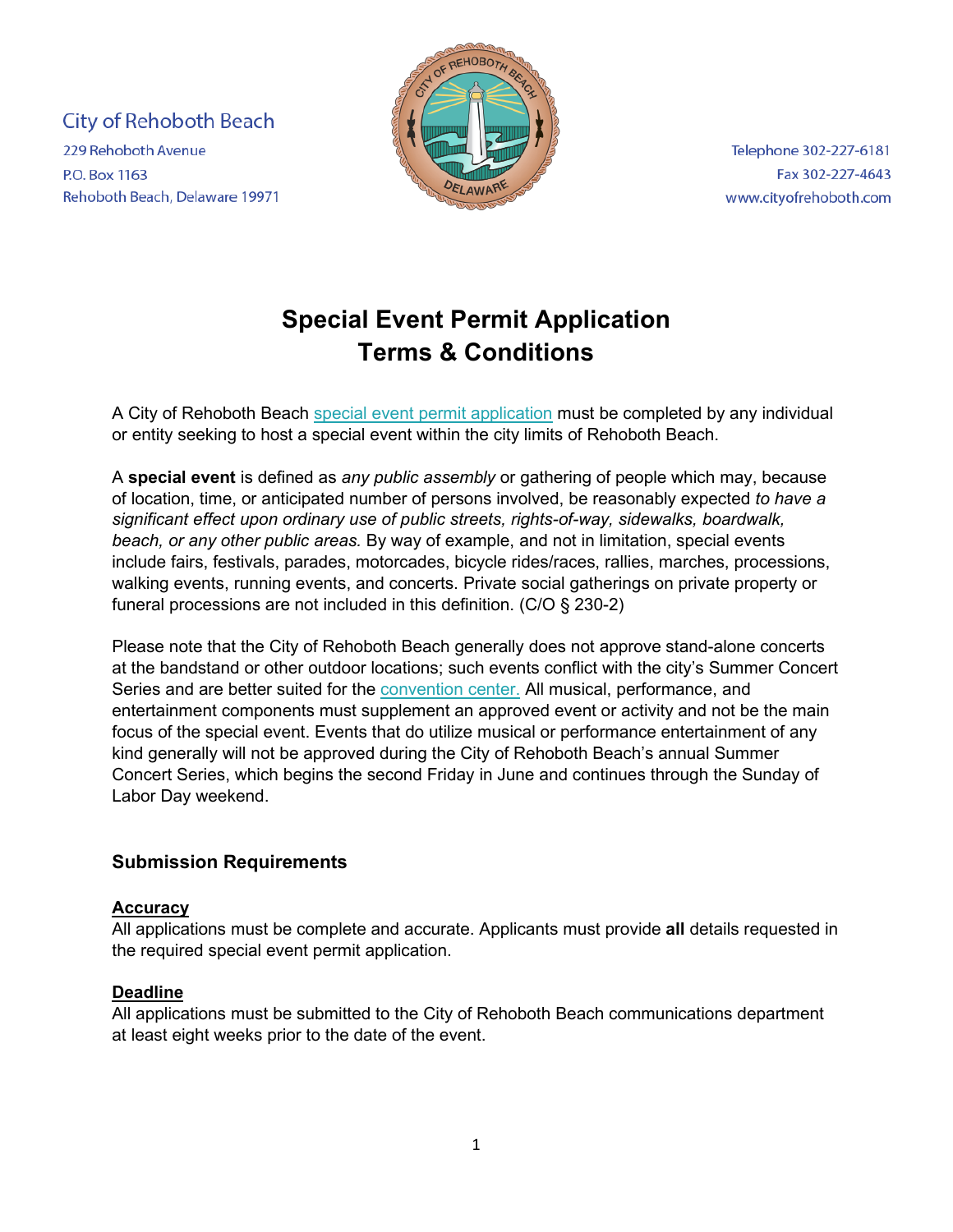#### **Fees**

- Applicants must submit a \$50 application fee at time of application submission. This fee is non-refundable.
- If an event expects to attract more than 500 attendees, the city reserves the right to require a \$600 or more deposit to ensure appropriate cleanup and police staffing. Any fees incurred in excess of \$600 will be billed to the applicant. If charges are less than \$600, a refund will be issued.
- **Fees also are charged for use of city facilities:** 
	- Bandstand \$200 for the first 3 hours of use and \$75/hour for each additional hour.
	- [Grove Park Pavilions](https://www.cityofrehoboth.com/sites/default/files/Grove%20Park%20Rental%20Permit%202018.pdf) \$75 for use of the small pavilion, \$100 for use of the large pavilion, or \$150 for both.
	- Extra Duty Police Services See information below and in extra duty employer [agreement.](https://www.cityofrehoboth.com/sites/default/files/2021-12/extra%20duty%20employer%20form_dec%202021.pdf)

#### **Insurance**

Approval of a Special Event Permit Application may be made contingent upon the applicant providing the city with a certificate of liability insurance covering the City of Rehoboth Beach as an additional insured, in a minimum amount of \$1 million. In determining whether or not to require insurance under this section, the city manager shall consider, among other things, the availability of such insurance in the community, size and nature of the event, the likelihood of harm to participants and/or spectators, and financial ability of the applicant to pay for such insurance.

## **No Alcohol**

Alcohol generally is not allowed to be sold, served, or brought in at special events. Events wishing to include alcohol, must contact the city manager's office at 302-227-6181, ext. 104.

## **Cleanup**

Applicants shall be responsible for removal within 24 hours of the event's conclusion of all equipment and materials as well as debris and litter generated or caused by a special event. If the applicant fails to do so, the city shall have authority to remove equipment and/or trash at the applicant's expense.

If, because of the proposed nature, size, or duration of a special event, the city manager reasonably concludes that cost of cleanup after the event will exceed \$2,500, the city manager may require, as a condition of issuing a special event permit, that the applicant deposit with the City the sum of \$2,500 in the form of cash, letter of credit, performance bond, or other means acceptable to the city. Such deposit shall be returned to the applicant without interest no later than five working days after conclusion of the special event, provided that the applicant has satisfied its cleanup obligations.

## **Application Review**

Within 30 days of receiving a complete and accurate special event permit application, the city manager will render a decision on whether or not the application is approved. The city manager